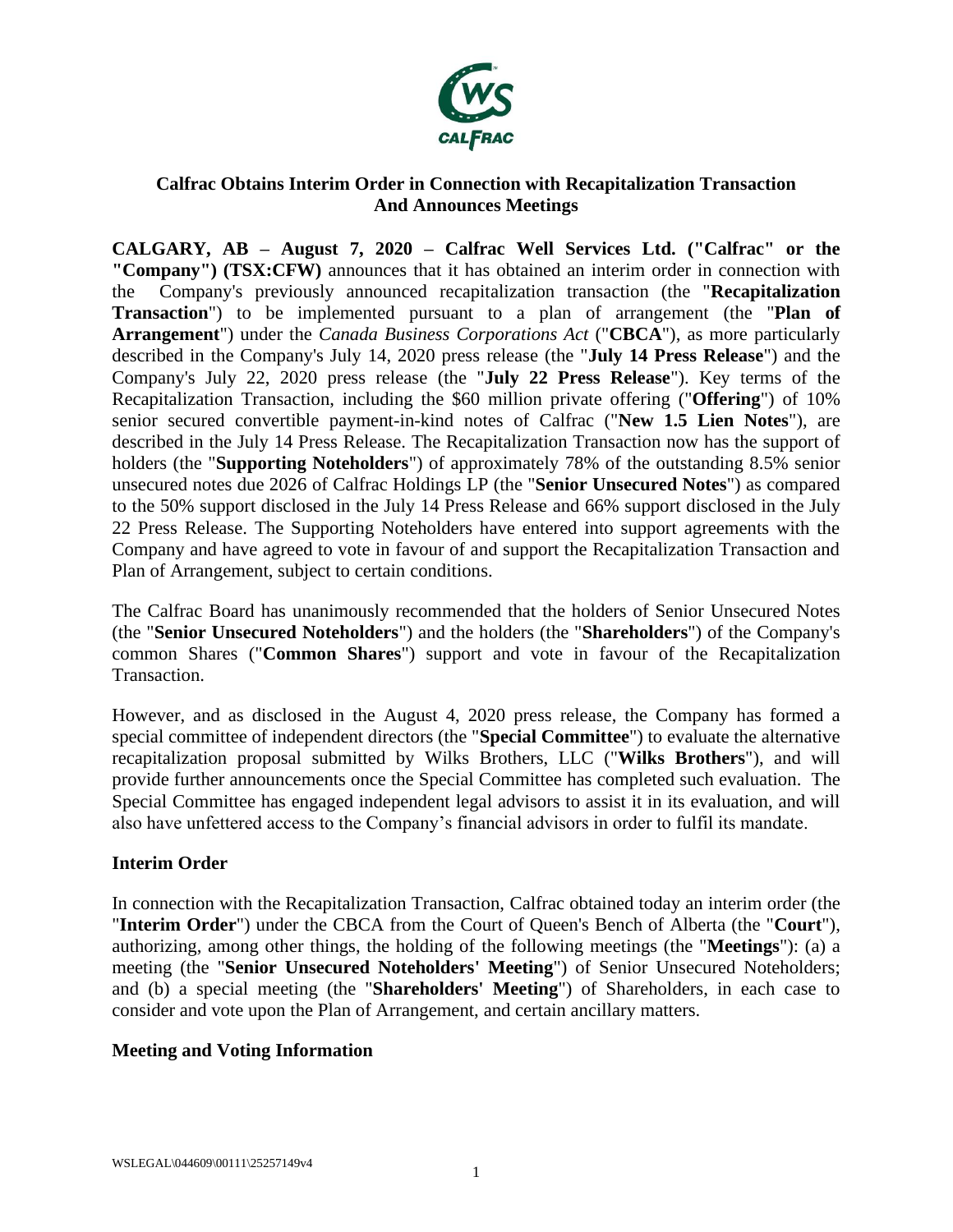The Meetings in respect of the Plan of Arrangement are scheduled to be held on September 17, 2020 in the McMurray Room at the Calgary Petroleum Club, 319 – 5th Avenue S.W., Calgary, Alberta. Pursuant to the Interim Order, the Senior Unsecured Noteholders' Meeting is scheduled to begin at 1:00 p.m. (Calgary time), and the Shareholders' Meeting is scheduled to begin at 2:00 p.m. (Calgary time).

The Interim Order also authorizes a new record date (the "**Record Date**") for purposes of voting at the Meetings, being 5:00 p.m. (Calgary time) on August 10, 2020.

Senior Unsecured Noteholders entitled to vote at the Senior Unsecured Noteholders' Meeting will be entitled to one vote for each US\$1,000 principal amount of Senior Unsecured Notes owed to such Senior Unsecured Noteholder as of 5:00 p.m. (Calgary) on the Record Date. Holders of Common Shares as at the Record Date will be entitled to vote on the Plan of Arrangement at the Shareholders' Meeting based on one vote per Common Share held as at the Record Date.

All Senior Unsecured Noteholders that submit voting instructions to vote in favour of the Plan of Arrangement prior to September 8, 2020 (the "**Early Consent Date**") will receive, in addition to the consideration made available to all Senior Unsecured Noteholders, early consent consideration equal to 6% of the pro forma Common Shares of Calfrac issued and outstanding following the implementation of the Plan of Arrangement (the "**Early Consent Consideration**") (prior to any dilution from the Commitment Consideration Shares and the conversion of the New 1.5 Lien Notes, as described further in the July 22 Press Release). The Early Consent Consideration is in addition to the 86% pro forma Common Shares of Calfrac that all Senior Unsecured Noteholders will receive upon the exchange of Senior Unsecured Notes pursuant to the implementation of the Plan of Arrangement (prior to any dilution from the Commitment Consideration Shares and the conversion of the New 1.5 Lien Notes).

In order for the Plan of Arrangement to be considered to have been approved at each Meeting, but subject to further order of the Court, the Plan of Arrangement requires the affirmative vote of at least 66⅔% of the votes cast at the Senior Unsecured Noteholders' Meeting, and the affirmative vote of at least 66⅔% of the votes cast at the Shareholders' Meeting.

In addition, the Shareholders' resolution approving the Plan of Arrangement, excluding the votes of those Shareholders required to be excluded pursuant to Multilateral Instrument 61-101 ("**MI 61-101**"), shall be counted for the purpose of the approval of the issuance of the New 1.5 Lien Notes by way of simple majority on the basis that such issuance constitutes a "related party transaction" for the purpose of MI 61-101.

The deadline for Senior Unsecured Noteholders and Shareholders to submit their proxies or voting instructions in order to vote on the Plan of Arrangement and other items to be considered at the applicable Meeting is 5:00 p.m. (Calgary time) on September 15, 2020 (the "**Voting Deadline**").

Banks, brokers or other intermediaries that hold the Senior Unsecured Notes or Common Shares on a securityholder's behalf may have internal deadlines that require securityholders to submit their votes by an earlier date in advance of the Early Consent Date and/or the Voting Deadline,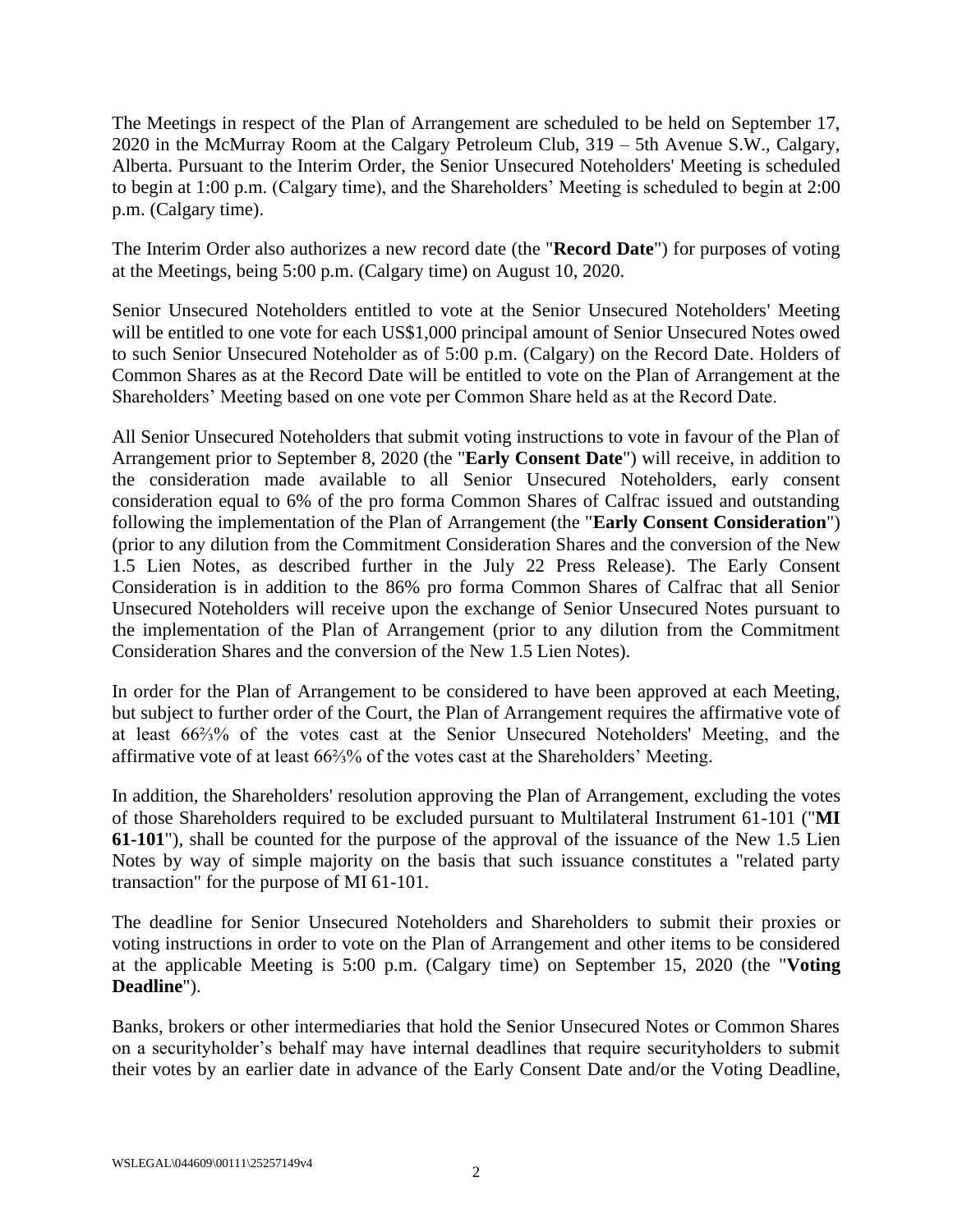as applicable. Securityholders are encouraged to contact their intermediaries directly to confirm any such internal deadline.

Any questions or requests for further information regarding voting at the Meetings should be directed to Kingsdale Advisors by: (i) telephone, toll-free in North America at 1-866-229-8874 or at 416-867-2272 outside of North America; or (ii) e-mail to [contactus@kingsdaleadvisors.com.](mailto:contactus@kingsdaleadvisors.com)

### **Information Circular**

The management information circular for the Meetings (the "**Circular**") will contain, among other things, information regarding procedures for voting on the Plan of Arrangement pursuant to the terms of the Plan of Arrangement and the Interim Order, eligibility and procedures for Early Consent Consideration, eligibility and procedures for participation in the Pro Rata Option (as defined below), as well as other background and material information regarding the Recapitalization Transaction. The Circular, the forms of proxies, the Shareholders' voting information form, the Senior Unsecured Noteholders' voting information and election form, the Shareholders' letters of transmittal and a Participation Form in respect of the Pro Rata Option will also be available on Calfrac's website at www.calfrac.com; and/or under Calfrac's SEDAR profile at [www.sedar.com;](http://www.sedar.com/) or through Kingsdale Advisors by calling toll free at 1-866-581-0506 or 416-867-2272, by email at contactus@kingsdaleadvisors.com or on Kingsdale Advisors' website at www.KingsdaleAdvisors.com.

#### **Shareholder Approvals**

In connection with the Recapitalization Transaction, it is anticipated that the Company will (i) continue from the *Business Corporations Act* (Alberta) to the CBCA (the "**Federal Continuance**") and implement new by-laws (the "**New By-laws**") in connection with the Federal Continuance, (ii) implement a new omnibus incentive plan (the "**Omnibus Incentive Plan**"); and (iii) adopt a new shareholder rights plan (the "**Shareholder Rights Plan**").

At the Shareholders' Meeting, Shareholders will be asked to consider and vote in respect of the Federal Continuance (including the approval of the New By-laws), the Omnibus Incentive Plan and the Shareholders Rights Plan. The Federal Continuance (including approval of the New Bylaws) require the affirmative vote of at least 66⅔% of the votes cast at the Shareholders' Meeting. The Shareholders will be asked to approve, as separate matters, the adoption of the Omnibus Incentive Plan and the implementation of the Shareholder Rights Plan, and in each regard, no Shareholders are excluded from voting on such resolutions. Adoption of the Omnibus Incentive Plan and the implementation of the Shareholder Rights Plan will also be subject to acceptance by the Toronto Stock Exchange (the "**TSX**").

In addition, and in accordance with the policies of the TSX, the Shareholders of the Company will be asked to approve the following aspects of the Recapitalization Transaction and the issuance of the New 1.5 Lien Notes (collectively, the "**TSX Approval Matters**"):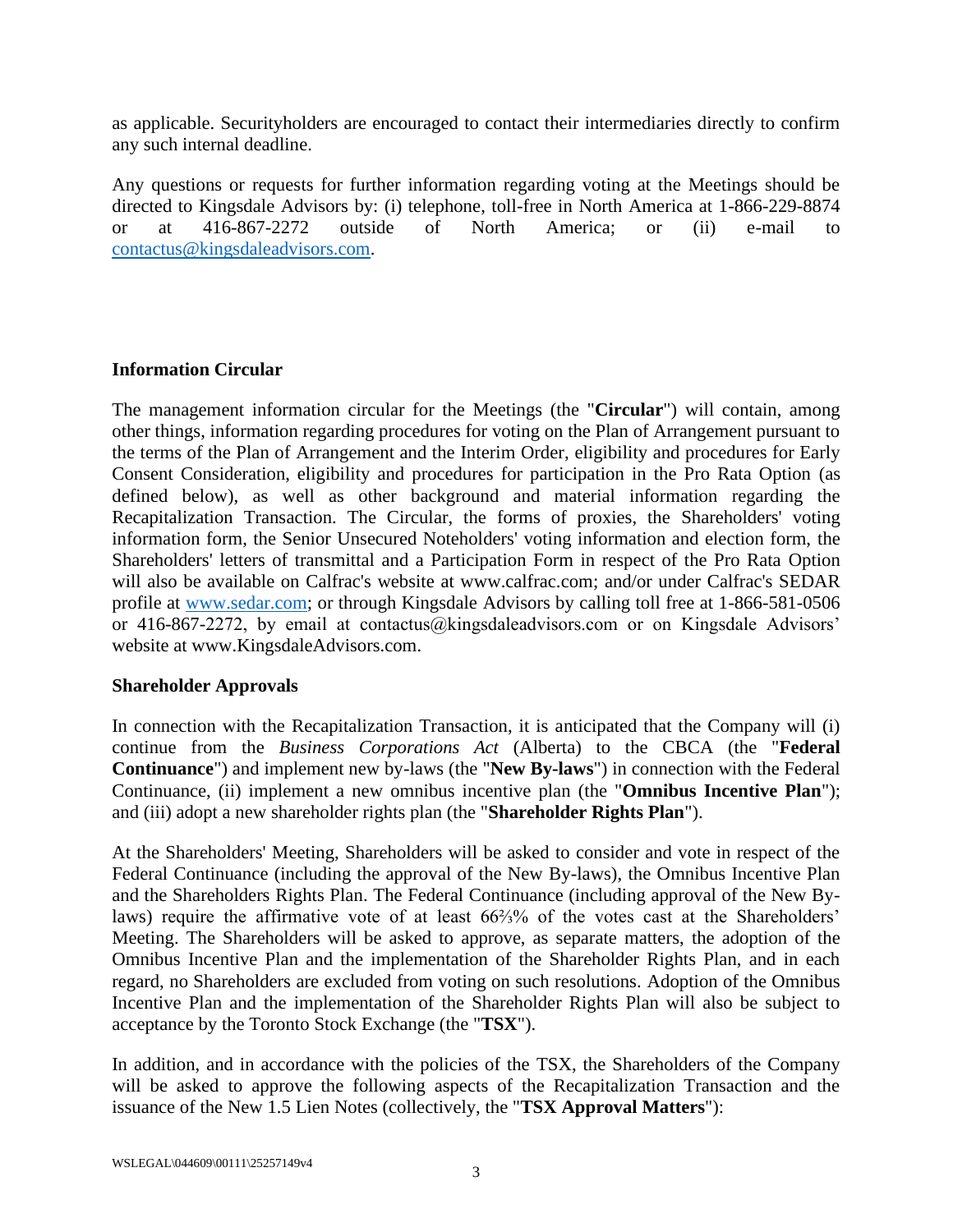- (a) The issuance of Common Shares to Senior Unsecured Noteholders in exchange for Senior Unsecured Notes, where the number of Common Shares issuable to insiders of the Company as a group exceeds 10% of the then issued and outstanding Common Shares (pursuant to section 604(a)(ii) of the TSX Company Manual); and
- (b) The issuance of Common Shares upon the conversion of the New 1.5 Lien Notes: (i) which would "materially affect control" of the Company; (ii) where the number of Common Shares issuable to Insiders of the Company as a group, upon conversion, exceeds 10% of the then issued and outstanding Common Shares; and (iii) at a conversion price that exceeds the maximum discount permitted by the TSX and which could result in dilution in excess of 25% of the then issued and outstanding Common Shares (pursuant to sections  $604(a)(i)$ ,  $604(a)(ii)$ ,  $607(e)$  and  $607(g)(i)$  of the TSX Company Manual).

The vote required to pass each of the TSX Approval Matters is a majority of the votes cast by the applicable disinterested Shareholders present or represented by proxy at the Shareholders' Meeting, but subject to further order of the Court.

### **Court Approval and Implementation**

It is currently anticipated that the Company, 12178711 Canada Inc., Calfrac (Canada) Inc., Calfrac Well Services Corp. and Calfrac Holdings LP (collectively, the "**Applicants**") will attend a hearing before the Court, currently scheduled for September 30, 2020, to seek a court order approving the Plan of Arrangement (the "**Final Order**").

As part of the Court approval of the Recapitalization Transaction, the Applicants will seek a permanent waiver in favour of the Applicants of (i) any and all defaults resulting from the commencement of their CBCA proceedings (the "CBCA Proceedings") or the related proceedings commenced by the Applicants for recognition of the CBCA Proceedings pursuant to chapter 15 of the *United States Bankruptcy Code* (the "Chapter 15 Proceedings") or the steps or transactions related to the CBCA Proceedings, the Chapter 15 Proceedings or Recapitalization Transaction, and (ii) third party change of control provisions that may be triggered by the implementation of the Recapitalization Transaction.

At this time, the Preliminary Interim Order provides for a stay of proceedings in favour of the Applicants in respect of any defaults resulting from their commencement of or involvement in the CBCA Proceedings, the steps contemplated by or related to the CBCA Proceedings or the proposed Recapitalization Transaction, the non-payment of any amounts due and payable in respect of the Senior Unsecured Notes, or any cross-defaults relating to the foregoing, subject to the terms of the Preliminary Interim Order.

Completion of the Recapitalization Transaction will be subject to, among other things, approval of the Plan of Arrangement by the requisite majorities of the Senior Unsecured Noteholders and the Shareholders at the Meetings to be held on September 17, 2020 but subject to further order of the Court, successful completion of the Offering, such other approvals as may be required by the Court or the TSX, other applicable regulatory approvals, the issuance of the Final Order approving of the Plan of Arrangement by the Court, and the satisfaction or waiver of applicable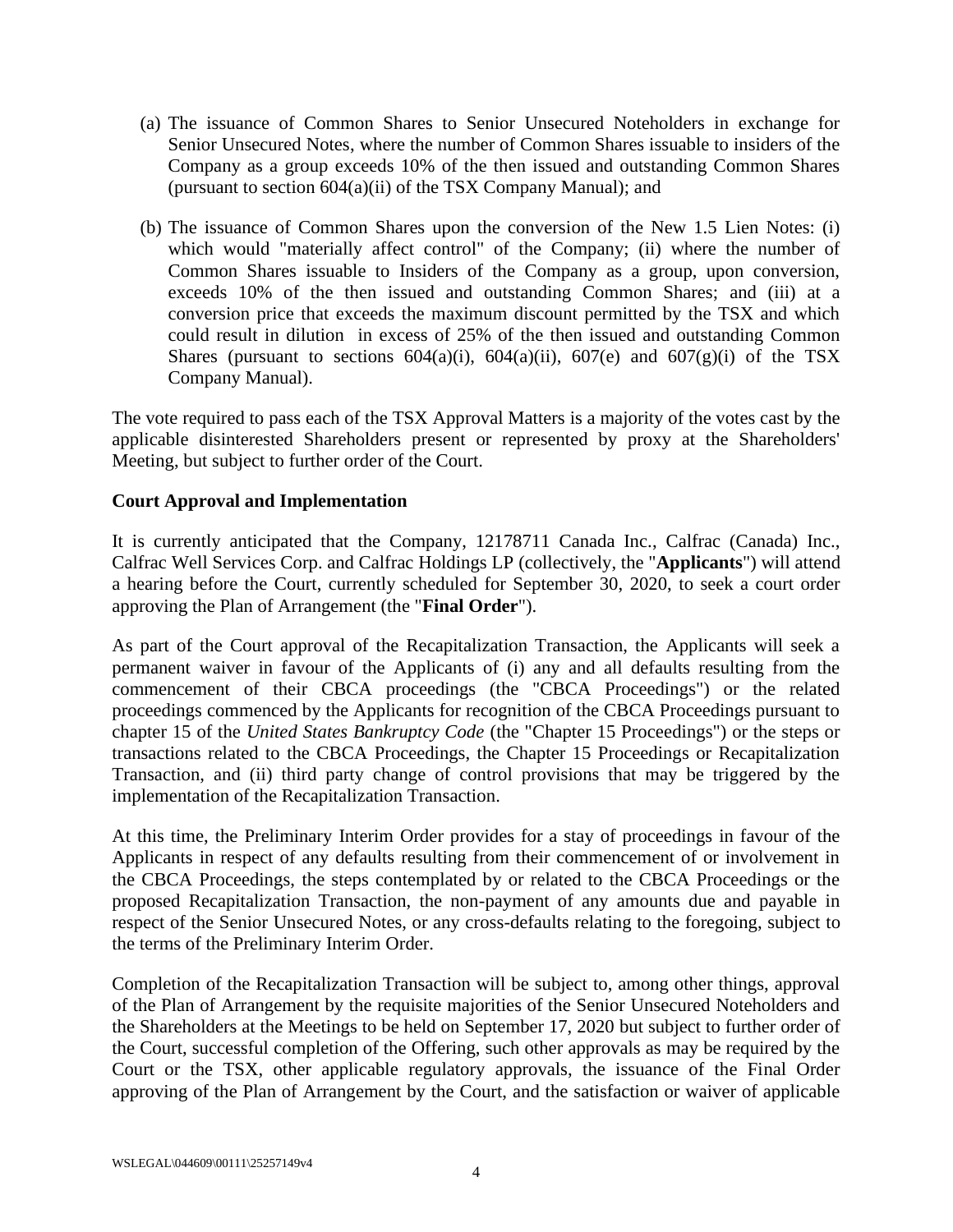conditions precedent. Subject to the receipt of all requisite approvals and the satisfaction or waiver of the other conditions to completion of the Recapitalization Transaction, the Company is working towards completing the Recapitalization Transaction in early October 2020. Upon implementation, the Plan of Arrangement would bind all Senior Unsecured Noteholders and Shareholders. The Company can give no assurances that the Recapitalization Transaction and the Offering will be completed.

#### **Offering of 1.5 Lien Notes**

The Company also announces that, in connection with the Offering that was first announced in the July 14 Press Release and further detailed in the July 22 Press Release, that it has fully allocated the \$6 million Direct Option (as defined in the July 22 Press Release) forming part of the \$45 million portion of the Offering being allocated to the Initial Commitment Parties (as defined in the July 22 Press Release). The remaining \$15 million of the Offering will be made available for subscription by eligible Senior Unsecured Noteholders (which may include the Initial Commitment Parties, to the extent they are a Senior Unsecured Noteholder) on a pro rata basis to their ownership of Senior Unsecured Notes (the "**Pro Rata Option**").

In order to participate in the Pro Rata Option, eligible Senior Unsecured Noteholders holding Senior Unsecured Notes as at August 24, 2020 must indicate their intention to participate by September 11, 2020, with further information and procedures with respect to the Pro Rata Option to be described in further detail, including with respect to eligibility requirements, in Calfrac's Circular in respect of the Recapitalization Transaction.

## **COVID-19**

*Due to the current and rapidly evolving COVID-19 pandemic, the Company encourages its Senior Unsecured Noteholders and Shareholders to consider the advice and instructions of the Public Health Agency of Canada (www.canada.ca/en/public-health.html) and Alberta Health Services (www.albertahealthservices.ca) when deciding whether to attend the Meetings in person. Given the fundamental nature of the Recapitalization Transaction and the Meetings, and recent difficulties with virtual meeting platforms, the Company determined that the Meetings should be held in person. Access to the Meeting will be limited to essential personnel and registered Shareholders, Senior Unsecured Noteholders and duly appointed proxyholders entitled to attend and vote at the Meetings. The Company encourages registered Shareholders, Senior Unsecured Noteholders and duly appointed proxyholders to not attend the Meetings in person, particularly if they are experiencing any of the described COVID-19 symptoms. The Company encourages Shareholders and Senior Unsecured Noteholders to vote their common shares prior to the Meetings following the instructions set out in the form of proxy or voting instruction form received by such Shareholders and Senior Unsecured Noteholders, and to be further described in the Circular.*

*The Company may take additional precautionary measures in relation to the Meetings in response to further developments with the COVID-19 pandemic. In the event it is not possible or advisable to hold the Meetings in person, the Company will announce alternative arrangements for the Meetings as promptly as practicable, which may include holding the Meetings entirely by*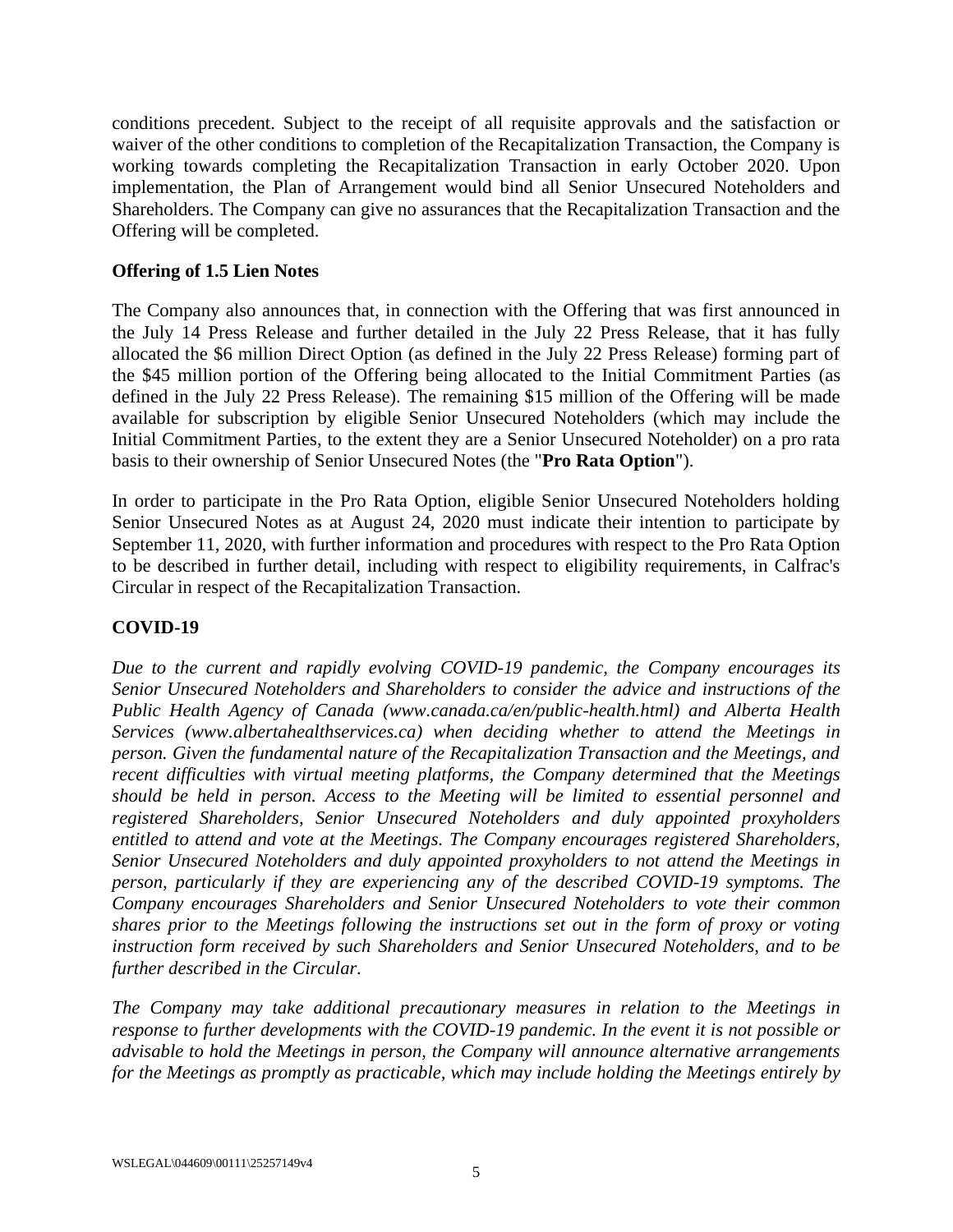*electronic means, telephone or other communication facilities. Please monitor our website at www.calfrac.com for updated information.*

*The Company will be providing a live webcast of the Meetings. Shareholders and Senior Unsecured Noteholders not attending the Meetings in person are encouraged to listen to the webcast. However, shareholders will not be able to vote through the webcast or otherwise participate in the Meetings. A link to the webcast will be available on the Company's website at www.calfrac.com.*

This press release shall not constitute an offer to sell or a solicitation of an offer to buy the securities described herein, nor shall there be any sale of these securities in any state or other jurisdiction in which such an offer, solicitation or sale would be unlawful prior to registration or qualification under the securities laws of any such state or jurisdiction.

The securities to be issued pursuant to the Recapitalization Transaction have not been and will not be registered under the U.S. Securities Act of 1933 (the "**1933 Act**"), or the securities laws of any state of the United States, and may not be offered or sold within the United States except pursuant to an exemption from the registration requirements of the 1933 Act. The Common Shares to be issued to Senior Unsecured Noteholders pursuant to the Recapitalization Transaction will be issued and distributed in reliance on the exemption from registration set forth in Section  $3(a)(10)$  of the 1933 Act (and similar exemptions under applicable state securities laws).

Calfrac's common shares are publicly traded on the Toronto Stock Exchange under the trading symbol "CFW". Calfrac provides specialized oilfield services to exploration and production companies designed to increase the production of hydrocarbons from wells drilled throughout western Canada, the United States, Argentina and Russia.

. . .

For further information please contact:

Scott Treadwell Vice President, Capital Markets and Strategy Telephone: (403) 266-6000 Fax: (403) 266-7381

All references to "\$" are to Canadian dollars, unless otherwise indicated.

This press release contains forward-looking statements and forward-looking information within the meaning of applicable securities laws. The use of any of the words "expect", "anticipate", "continue", "estimate", "may", "will", "project", "should", "believe", "plans", "intends" and similar expressions are intended to identify forward-looking information or statements. More particularly and without limitation, this press release contains forward-looking statements and information concerning: stakeholder support for the Recapitalization Transaction; the expected process for and timing of implementing the Recapitalization Transaction and the Offering; the holding and timing of, and matters to be considered at the Meetings as well as with respect to voting at such Meetings; the deadlines for participation forms, submitting proxies, voting